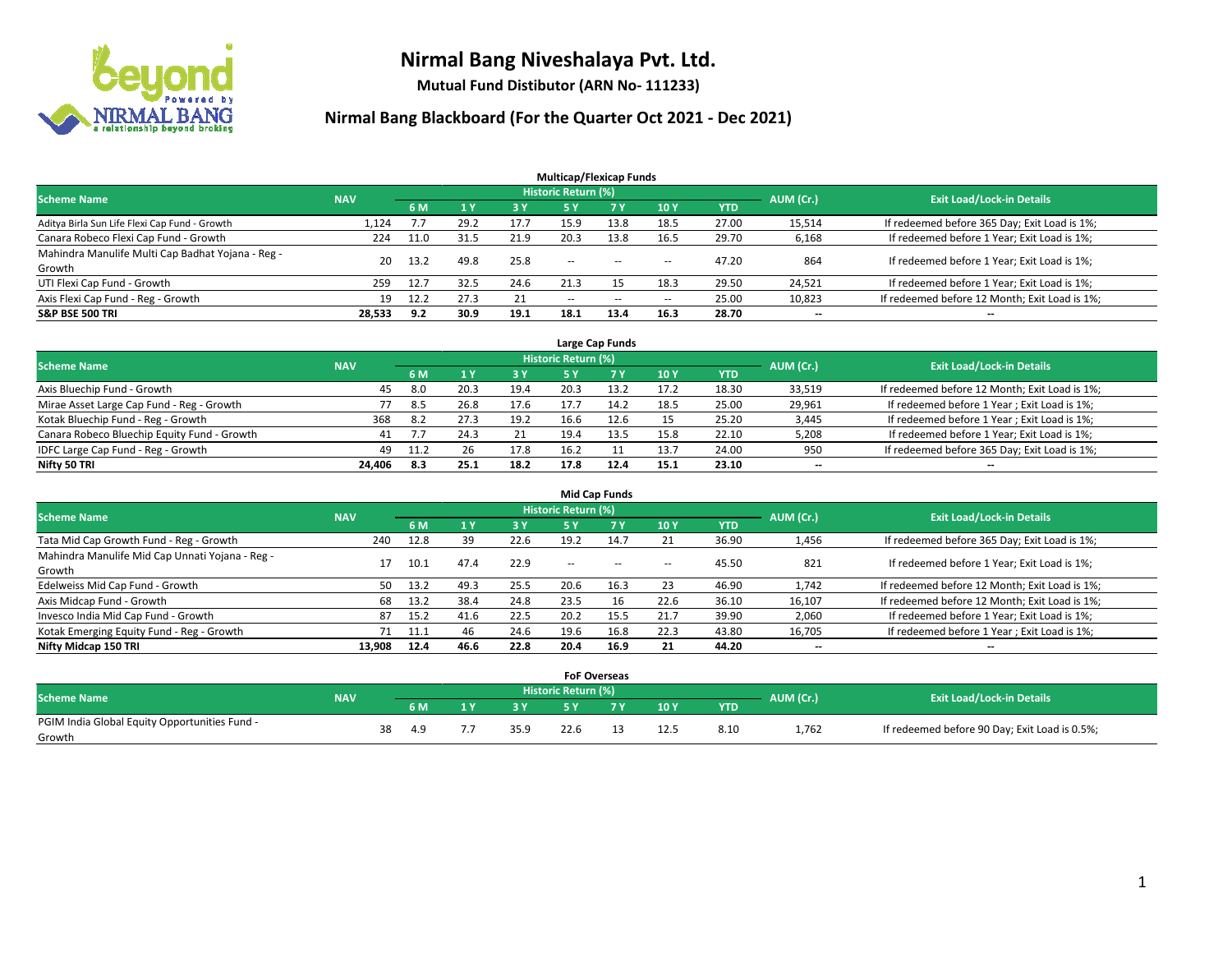

**Mutual Fund Distibutor (ARN No- 111233)**

| Large & Midcap                                 |            |      |      |      |                     |      |      |            |           |                                              |  |  |  |
|------------------------------------------------|------------|------|------|------|---------------------|------|------|------------|-----------|----------------------------------------------|--|--|--|
| <b>Scheme Name</b>                             | <b>NAV</b> |      |      |      | Historic Return (%) |      |      |            | AUM (Cr.) | <b>Exit Load/Lock-in Details</b>             |  |  |  |
|                                                |            | 6 M  |      | 3 Y  | 5 Y                 |      | 10Y  | <b>YTD</b> |           |                                              |  |  |  |
| Mirae Asset Emerging Bluechip Fund - Growth    | 96         | 10.2 | 38.3 | 24.6 | 22.4                | 19.7 | 25.9 | 35.90      | 21,231    | If redeemed before 1 Year; Exit Load is 1%;  |  |  |  |
| Canara Robeco Emerging Equities - Growth       | 161        | 12.3 | 35.7 | 22.5 | 20.5                | 16.8 | 24.1 | 33.80      | 11,734    | If redeemed before 1 Year; Exit Load is 1%;  |  |  |  |
| HDFC Large and Mid Cap Fund - Growth           | 181        | 10.7 | 42   | 19   | 16.1                | 10.9 | 13.8 | 40.10      | 3,519     | If redeemed before 1 Year; Exit Load is 1%;  |  |  |  |
| Kotak Equity Opportunities Fund - Reg - Growth | 191        | 7.6  | 29.5 | 19.7 |                     | 13.8 | 17.1 | 28.00      | 8,163     | If redeemed before 1 Year; Exit Load is 1%;  |  |  |  |
| Tata Large & Mid Cap Fund - Reg - Growth       | 318        | 5.9  | 27.2 | 18.6 | 15.9                | 12.4 | 16.9 | 25.30      | 2,680     | If redeemed before 365 Day; Exit Load is 1%; |  |  |  |
| NIFTY Large Midcap 250 TRI                     | 12.000     | 10.5 | 36.1 | 20.4 | 19.1                | 14.9 | 18.4 | 33.80      | $- -$     | $\overline{\phantom{a}}$                     |  |  |  |

| <b>Focused Funds</b>                                |            |      |      |      |                            |           |        |            |           |                                                 |  |  |  |
|-----------------------------------------------------|------------|------|------|------|----------------------------|-----------|--------|------------|-----------|-------------------------------------------------|--|--|--|
| <b>Scheme Name</b>                                  | <b>NAV</b> |      |      |      | <b>Historic Return (%)</b> |           |        |            | AUM (Cr.) | <b>Exit Load/Lock-in Details</b>                |  |  |  |
|                                                     |            | 6 M  | 1 Y  | 3 Y  | <b>5Y</b>                  | <b>7Y</b> | 10Y    | <b>YTD</b> |           |                                                 |  |  |  |
| Axis Focused 25 Fund - Growth                       | 45         | 9.9  | 23.4 | 19.6 | 20.4                       | 15.4      | $\sim$ | 21.40      | 20,069    | If redeemed before 12 Month; Exit Load is 1%;   |  |  |  |
| Nippon India Focused Equity Fund - Reg - Growth     | 74         | 8.5  | 36.3 | 19.1 | 16.1                       | 13.1      | 19.7   | 34.20      | 5,638     | If redeemed before 12 Months ; Exit Load is 1%; |  |  |  |
| ICICI Prudential Focused Equity Fund - Ret - Growth | 48         | 11.7 | 34.2 | 19.1 | 15.2                       | 11.3      | 15.2   | 33.00      | 2,427     | If redeemed before 1 Year; Exit Load is 1%;     |  |  |  |
| SBI Focused Equity Fund - Growth                    | 247        | 18.2 | 41.9 | 23.8 | 21.4                       | 16        | 20.2   | 40.60      | 23,093    | If redeemed before 1 Year; Exit Load is 1%;     |  |  |  |
| <b>S&amp;P BSE 500 TRI</b>                          | 28.533     | 9.2  | 30.9 | 19.1 | 18.1                       | 13.4      | 16.3   | 28.70      | $- -$     | $\overline{\phantom{a}}$                        |  |  |  |

|                                            | <b>Small Cap Funds</b> |      |      |                            |      |      |        |            |           |                                               |  |  |  |  |
|--------------------------------------------|------------------------|------|------|----------------------------|------|------|--------|------------|-----------|-----------------------------------------------|--|--|--|--|
| <b>Scheme Name</b>                         | <b>NAV</b>             |      |      | <b>Historic Return (%)</b> |      |      |        |            | AUM (Cr.) | <b>Exit Load/Lock-in Details</b>              |  |  |  |  |
|                                            |                        | 6 M  |      | 3 Y                        | 5 Y  |      | 10 Y   | <b>YTD</b> |           |                                               |  |  |  |  |
| Axis Small Cap Fund - Reg - Growth         | 60                     | 19.6 | 55.7 | 31.3                       | 23.5 | 18.7 | $\sim$ | 53.40      | 7,695     | If redeemed before 12 Month; Exit Load is 1%; |  |  |  |  |
| Kotak Small Cap Fund - Reg - Growth        | 163                    | 17.7 | 70.1 | 33.6                       | 23.3 | 18.9 | 23.2   | 66.70      | 6,509     | If redeemed before 1 Year; Exit Load is 1%;   |  |  |  |  |
| Nippon India Small Cap Fund - Reg - Growth | 84                     | 19.3 | 71.5 | 28.7                       | 24   | 20   | 26.9   | 67.60      | 17,555    | If redeemed before 1 Month; Exit Load is 1%;  |  |  |  |  |
| DSP Small Cap Fund - Reg - Growth          | 109                    | 18.0 |      | 27.6                       | 17.4 |      | 24.2   | 53.80      | 8,353     | If redeemed before 12 Month; Exit Load is 1%; |  |  |  |  |
| SBI Small Cap Fund - Growth                | 102                    | 12.7 | 46.6 | 27.4                       | 24.1 | 20.9 | 26.5   | 43.10      | 10,878    | If redeemed before 1 Year; Exit Load is 1%;   |  |  |  |  |
| Nifty Smallcap 250 TRI                     | 11.691                 | 14.3 | 61.1 | 23.3                       | 17.1 | 14   | 18.4   | 57.10      | $- -$     | $-$                                           |  |  |  |  |

| ELSS Schemes (Tax Saving u/s 80-C)           |            |      |      |                            |      |           |        |            |                          |                                  |  |  |  |
|----------------------------------------------|------------|------|------|----------------------------|------|-----------|--------|------------|--------------------------|----------------------------------|--|--|--|
| <b>Scheme Name</b>                           | <b>NAV</b> |      |      | <b>Historic Return (%)</b> |      |           |        |            | AUM (Cr.)                | <b>Exit Load/Lock-in Details</b> |  |  |  |
|                                              |            | 6 M  |      | 3 Y                        | 5 Y  | <b>7Y</b> | 10Y    | <b>YTD</b> |                          |                                  |  |  |  |
| Axis Long Term Equity Fund - Growth          | 72         | 8.7  | 23.7 | 19.4                       | 19.3 | 14.5      | 20.5   | 21.40      | 33,529                   | Nil                              |  |  |  |
| Canara Robeco Equity Tax Saver Fund - Growth | 115        | 11.3 | 34.8 | 23.9                       | 20.9 | 14.5      | 17.5   | 32.30      | 2,876                    | Nil                              |  |  |  |
| Kotak Tax Saver Fund - Reg - Growth          | 70         | 8.5  | 32.1 | 19.8                       | 17.3 | 13.4      | 16.6   | 30.40      | 2,335                    | Nil                              |  |  |  |
| Invesco India Tax Plan - Growth              | 83         | 12.0 | 31.9 | 19.8                       | 18.2 | 14.2      | 18.5   | 29.60      | 1,860                    | Nil                              |  |  |  |
| Mirae Asset Tax Saver Fund - Reg - Growth    | 31         | 9.2  | 34.9 | 23                         | 22.1 | $\sim$    | $\sim$ | 32.50      | 10,087                   | Nil                              |  |  |  |
| <b>S&amp;P BSE 200</b>                       | 7,380      | 8.0  | 27   | 17.3                       | 16.6 | 11.8      | 14.6   | 24.90      | $\overline{\phantom{a}}$ | $-$                              |  |  |  |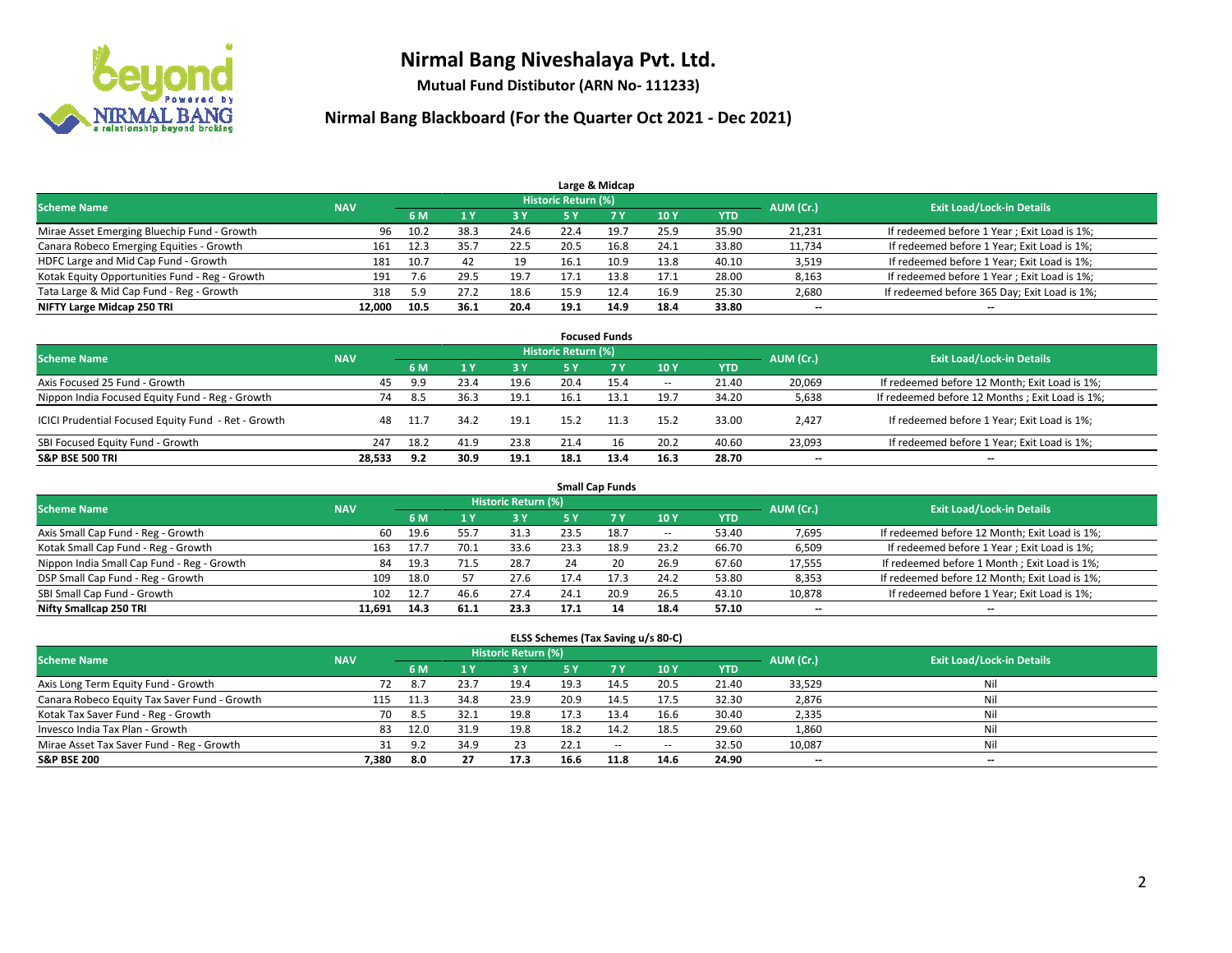

**Mutual Fund Distibutor (ARN No- 111233)**

| <b>Solution Oriented</b>                                  |            |     |      |                     |      |           |      |            |           |                                               |  |  |  |
|-----------------------------------------------------------|------------|-----|------|---------------------|------|-----------|------|------------|-----------|-----------------------------------------------|--|--|--|
| <b>Scheme Name</b>                                        | <b>NAV</b> |     |      | Historic Return (%) |      |           |      |            | AUM (Cr.) | <b>Exit Load/Lock-in Details</b>              |  |  |  |
|                                                           |            | 6 M | 1V   | 3 Y                 | 5 Y  | <b>7Y</b> | 10Y  | <b>YTD</b> |           |                                               |  |  |  |
| <b>HDFC Childrens Gift Fund</b>                           | 183        | 7.3 | 26.5 | 16.7                | 15.4 | 12.5      | 16.4 | 24.70      | 5,279     | Nil                                           |  |  |  |
| Tata Retirement Savings Fund - Moderate Plan - Reg        | 43         | 7.2 | 19.7 | 14.3                | 15   | 12.7      | 15.7 | 18.20      | 1,591     | If redeemed before 61 Month; Exit Load is 1%; |  |  |  |
| Tata Retirement Savings Fund - Progressive Plan -<br>Reg  | 43         | 7.6 | 22.1 | 15.9                | 17.1 | 13.5      | 15.8 | 20.50      | 1,211     | If redeemed before 61 Month; Exit Load is 1%; |  |  |  |
| Tata Retirement Savings Fund - Reg - Conservative<br>Plan | 25         | 3.1 | 7.4  | 8.9                 | 8.5  | 8.5       | 9.5  | 6.90       | 188       | If redeemed before 61 Month; Exit Load is 1%; |  |  |  |
| <b>S&amp;P BSE 200</b>                                    | 7.380      | 8.0 | 27   | 17.3                | 16.6 | 11.8      | 14.6 | 24.90      |           | --                                            |  |  |  |

| <b>Index Fund</b>                                             |            |      |      |                     |        |           |                          |            |                          |                                               |  |  |  |  |
|---------------------------------------------------------------|------------|------|------|---------------------|--------|-----------|--------------------------|------------|--------------------------|-----------------------------------------------|--|--|--|--|
| <b>Scheme Name</b>                                            | <b>NAV</b> |      |      | Historic Return (%) |        |           |                          |            | AUM (Cr.)                | <b>Exit Load/Lock-in Details</b>              |  |  |  |  |
|                                                               |            | 6 M  | 1Y   | 3 Y                 | 5 Y    | <b>7Y</b> | 10Y                      | <b>YTD</b> |                          |                                               |  |  |  |  |
| HDFC Index Fund-NIFTY 50 Plan                                 | 157        | 8.0  | 24.5 | 17.5                | 17.1   | 11.9      | 14.4                     | 22.50      | 4,164                    | If redeemed before 3 Day; Exit Load is 0.25%; |  |  |  |  |
| ICICI Prudential Nifty Next 50 Index Fund - Growth            | 37         | 8.3  | 29   | 14.3                | 14.8   | 12.6      | 17                       | 27.30      | 1,732                    | Nil                                           |  |  |  |  |
| Motilal Oswal Nifty Midcap 150 Index Fund - Reg -<br>Growth   | 20         | 11.7 | 44.2 | $\sim$              | $\sim$ | $\sim$    | $\overline{\phantom{a}}$ | 41.90      | 393                      | If redeemed before 15 Day; Exit Load is 1%;   |  |  |  |  |
| Motilal Oswal Nifty Smallcap 250 Index Fund - Reg -<br>Growth | 21         | 13.2 | 57.9 | $\sim$              | $\sim$ | $- -$     | $\hspace{0.05cm} \ldots$ | 54.10      | 223                      | If redeemed before 15 Day; Exit Load is 1%;   |  |  |  |  |
| UTI Nifty Index Fund - Growth                                 | 113        | 8.1  | 24.8 | 17.8                | 17.3   |           | 14.5                     | 22.70      | 5,455                    | Nil                                           |  |  |  |  |
| Nifty 50 TRI                                                  | 24,406     | 8.3  | 25.1 | 18.2                | 17.8   | 12.4      | 15.1                     | 23.10      | $\overline{\phantom{a}}$ | $- -$                                         |  |  |  |  |

|                                         |            |      |      |                            |      | <b>Contra/Value Fund</b> |      |       |           |                                              |
|-----------------------------------------|------------|------|------|----------------------------|------|--------------------------|------|-------|-----------|----------------------------------------------|
| <b>Scheme Name</b>                      | <b>NAV</b> |      |      | <b>Historic Return (%)</b> |      |                          |      |       | AUM (Cr.) | <b>Exit Load/Lock-in Details</b>             |
|                                         | 6 M        |      | 3 Y  |                            | 7 Y  | 10Y                      | YTD  |       |           |                                              |
| Invesco India Contra Fund - Growth      | 76         | 8.8  | 29   | 18.4                       | 18.7 | 14.6                     | 18.8 | 26.90 | 8,270     | If redeemed before 1 Year; Exit Load is 1%;  |
| IDFC Sterling Value Fund - Reg - Growth | 87         | 16.5 | 61.5 | 20.2                       | 19.7 |                          | 19.2 | 59.10 | 4,115     | If redeemed before 365 Day; Exit Load is 1%; |
| SBI Contra Fund - Growth                | 200        | 17.0 | 49.9 | 24.7                       | 18.3 | 13.2                     | 16.3 | 47.40 | 3,339     | If redeemed before 1 Year; Exit Load is 1%;  |
| UTI Value Opportunities Fund - Growth   | 98         | 8.4  | 29.9 | 19.4                       | 16.7 |                          | 14.4 | 27.70 | 6,469     | If redeemed before 1 Year; Exit Load is 1%;  |
| <b>S&amp;P BSE 500 TRI</b>              | 28,533     | 9.2  | 30.9 | 19.1                       | 18.1 | 13.4                     | 16.3 | 28.70 | $- -$     | $-$                                          |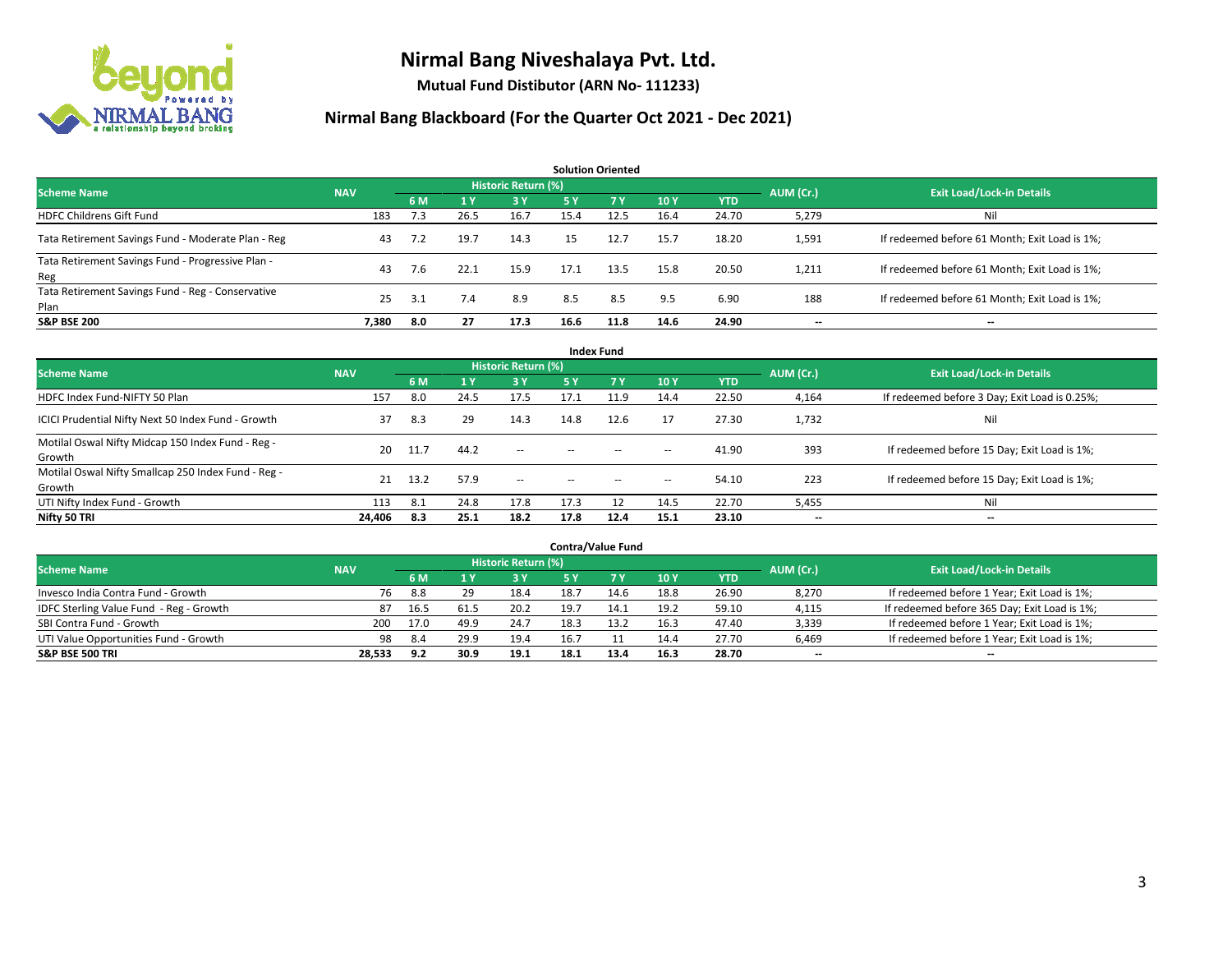

**Mutual Fund Distibutor (ARN No- 111233)**

| Sector/Thematic                                                           |            |        |      |                     |                          |                   |                          |            |                          |                                               |  |  |  |
|---------------------------------------------------------------------------|------------|--------|------|---------------------|--------------------------|-------------------|--------------------------|------------|--------------------------|-----------------------------------------------|--|--|--|
| <b>Scheme Name</b>                                                        | <b>NAV</b> |        |      | Historic Return (%) |                          |                   |                          |            | AUM (Cr.)                | <b>Exit Load/Lock-in Details</b>              |  |  |  |
|                                                                           |            | 6 M    | '1 Y | 3 Y                 | 5 Y                      | 7Y                | 10Y                      | <b>YTD</b> |                          |                                               |  |  |  |
| Aditya Birla Sun Life PSU Equity Fund - Reg - Growth                      | 13         | 3.5    | 36.9 | $\sim$ $-$          | $\overline{\phantom{a}}$ | --                | $\overline{\phantom{a}}$ | 35.40      | 813                      | If redeemed before 30 Day; Exit Load is 1%;   |  |  |  |
| Canara Robeco Consumer Trends Fund - Reg -<br>Growth                      | 65         | 9.7    | 29.8 | 20.8                | 20.7                     | 15                | 19.3                     | 27.10      | 741                      | If redeemed before 1 Year; Exit Load is 1%;   |  |  |  |
| Edelweiss Recently Listed IPO Fund - Reg - Growth                         | 20         | 21.4   | 54.5 | 33                  | $\overline{\phantom{a}}$ | $\hspace{0.05cm}$ | --                       | 52.40      | 1,030                    | If redeemed before 180 Day; Exit Load is 2%;  |  |  |  |
| Mirae Asset Great Consumer Fund - Growth                                  | 54         | 9.5    | 30.8 | 16.7                | 19.8                     | 14.5              | 18.3                     | 29.60      | 1,597                    | If redeemed before 1 Year; Exit Load is 1%;   |  |  |  |
| <b>ICICI Prudential Technology Fund - Growth</b>                          | 170        | 32.8   | 74.7 | 45.1                | 34.2                     | 23.3              | 26.3                     | 71.40      | 7,387                    | If redeemed before 15 Day; Exit Load is 1%;   |  |  |  |
| Nippon India Pharma Fund - Reg - Growth                                   | 297        | $-0.2$ | 17.5 | 26.4                | 17.4                     | 13.6              | 19.2                     | 17.40      | 5,224                    | If redeemed before 1 Month; Exit Load is 1%;  |  |  |  |
| BNP Paribas India Consumption Fund - Reg - Growth                         | 19         | 7.4    | 26.6 | 20.8                | $\overline{\phantom{a}}$ | $\sim$            | $\overline{\phantom{a}}$ | 24.20      | 867                      | If redeemed before 12 Month; Exit Load is 1%; |  |  |  |
| ICICI Prudential Banking and Financial Services Fund -<br>Retail - Growth | 80         | 0.3    | 23.7 | 10.2                | 14.1                     | 11.6              | 19.2                     | 21.30      | 4,905                    | If redeemed before 15 Day; Exit Load is 1%;   |  |  |  |
| <b>S&amp;P BSE 500 TRI</b>                                                | 28,533     | 9.2    | 30.9 | 19.1                | 18.1                     | 13.4              | 16.3                     | 28.70      | $\overline{\phantom{a}}$ | $\overline{\phantom{a}}$                      |  |  |  |

| <b>Dynamic Asset Allocation Funds</b>            |            |     |      |                     |      |                          |                          |            |           |                                               |  |  |  |
|--------------------------------------------------|------------|-----|------|---------------------|------|--------------------------|--------------------------|------------|-----------|-----------------------------------------------|--|--|--|
| <b>Scheme Name</b>                               | <b>NAV</b> |     |      | Historic Return (%) |      |                          |                          |            | AUM (Cr.) | <b>Exit Load/Lock-in Details</b>              |  |  |  |
|                                                  |            | 6 M |      | 3 Y                 | 5 Y  | 7 Y                      | 10Y                      | <b>YTD</b> |           |                                               |  |  |  |
| ICICI Prudential Balanced Advantage Fund - Reg - |            |     |      |                     |      |                          |                          |            |           |                                               |  |  |  |
| Growth                                           | 49         | 5.0 | 15.2 | 12.6                | 11.9 | 10.4                     | 14.1                     | 14.10      | 37,012    | If redeemed before 1 Year; Exit Load is 1%;   |  |  |  |
| Nippon India Balanced Advantage Fund - Reg -     |            | 4.3 |      |                     | 12.2 |                          |                          |            |           |                                               |  |  |  |
| Growth                                           | 120        |     | 15.3 | 11.7                |      | 9.6                      | 14                       | 14.60      | 5,276     | If redeemed before 12 Month; Exit Load is 1%; |  |  |  |
| Tata Balanced Advantage Fund - Reg - Growth      | 14         | 5.4 | 16.2 | $\sim$              |      |                          | $\sim$ $\sim$            | 15.30      | 3,992     | If redeemed before 365 Day; Exit Load is 1%;  |  |  |  |
| Edelweiss Balanced Advantage Fund - Growth       | 36         | 6.7 | 18.7 | 16.2                | 14.7 | 10.6                     | 12.2                     | 17.40      | 6,586     | If redeemed before 365 Day; Exit Load is 1%;  |  |  |  |
| Kotak Balanced Advantage Fund - Reg - Growth     | 14         | 4.4 | 13   | 12.9                | --   | $\overline{\phantom{a}}$ | $\overline{\phantom{a}}$ | 12.10      | 12,256    | If redeemed before 1 Year; Exit Load is 1%;   |  |  |  |
| NIFTY 50 Hybrid Composite Debt 65:35 Index       | 14,364     | 6.3 | 17.6 | 15.7                | 14.6 | 11.4                     | 13.2                     | 16.30      | --        | $- -$                                         |  |  |  |

| <b>Hybrid Aggressive</b>                        |            |     |           |                                  |      |       |                          |       |                          |                                               |  |  |  |  |
|-------------------------------------------------|------------|-----|-----------|----------------------------------|------|-------|--------------------------|-------|--------------------------|-----------------------------------------------|--|--|--|--|
| <b>Scheme Name</b>                              | <b>NAV</b> |     | AUM (Cr.) | <b>Exit Load/Lock-in Details</b> |      |       |                          |       |                          |                                               |  |  |  |  |
|                                                 |            | 6 M |           | 73 Y.                            | 5 Y  |       | 10Y                      | YTD   |                          |                                               |  |  |  |  |
| Canara Robeco Equity Hybrid Fund - Growth       | 243        | 7.4 |           | 17.7                             | 15.6 | 12.5  | 15.6                     | 20.60 | 6,932                    | If redeemed before 1 Year; Exit Load is 1%;   |  |  |  |  |
| DSP Equity & Bond Fund - Growth                 | 234        | 6.9 | 23.8      | 18.3                             | 14.9 | 12.5  |                          | 22.10 | 7.477                    | If redeemed before 12 Month; Exit Load is 1%; |  |  |  |  |
| SBI Equity Hybrid Fund - Growth                 | 200        | 8.3 | 22.9      | 16.4                             |      |       | 16.7                     | 21.60 | 47,738                   | If redeemed before 12 Month; Exit Load is 1%; |  |  |  |  |
| Mirae Asset Hybrid - Equity Fund - Reg - Growth | 22         | 7.0 | 23.2      | 16.1                             | 15.3 | $- -$ | $\overline{\phantom{a}}$ | 21.80 | 6,229                    | If redeemed before 1 Year; Exit Load is 1%;   |  |  |  |  |
| NIFTY 50 Hybrid Composite Debt 65:35 Index      | 14,364     | 6.3 | 17.6      | 15.7                             | 14.6 |       | 13.2                     | 16.30 | $\overline{\phantom{a}}$ | $\overline{\phantom{a}}$                      |  |  |  |  |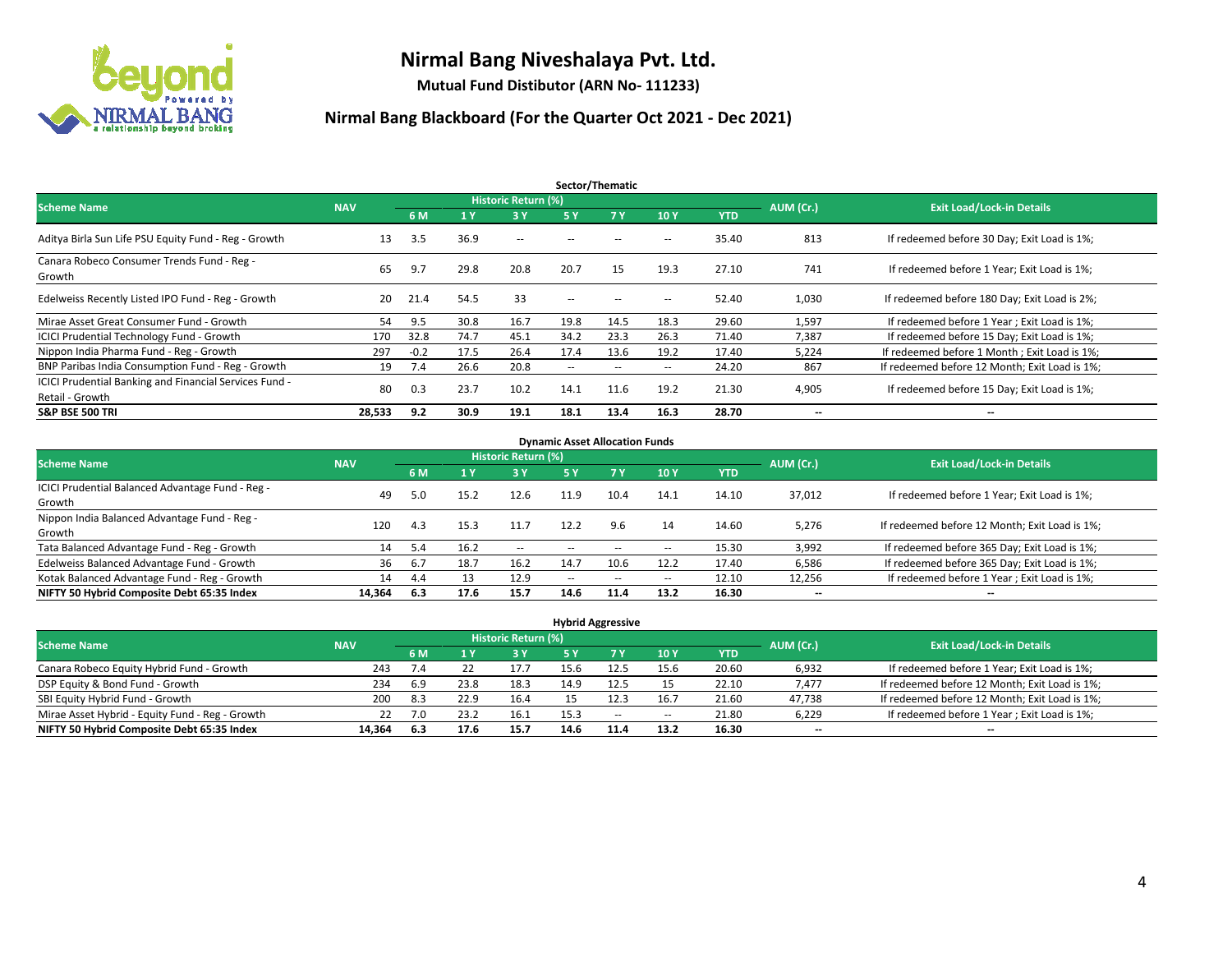

**Mutual Fund Distibutor (ARN No- 111233)**

| <b>Multi-Asset Allocation Funds</b>                |            |     |      |                            |      |           |        |            |           |                                               |  |  |  |
|----------------------------------------------------|------------|-----|------|----------------------------|------|-----------|--------|------------|-----------|-----------------------------------------------|--|--|--|
| <b>Scheme Name</b>                                 | <b>NAV</b> |     |      | <b>Historic Return (%)</b> |      |           |        |            | AUM (Cr.) | <b>Exit Load/Lock-in Details</b>              |  |  |  |
|                                                    |            | 6 M |      | 73 Y.                      | 5 Y  | <b>7Y</b> | 10Y    | <b>YTD</b> |           |                                               |  |  |  |
| HDFC Multi - Asset Fund - Growth                   | 47         |     | 17.8 | 16                         | 11.2 | 9.9       | 10.7   | 16.60      | 1,322     | If redeemed before 12 Month; Exit Load is 1%; |  |  |  |
| Nippon India Multi Asset Fund - Reg - Growth       |            | 8.2 | 19.3 | $-$                        | $-$  | $- -$     | $\sim$ | 18.20      | 1,174     | If redeemed before 1 Year; Exit Load is 1%;   |  |  |  |
| Tata Multi Asset Opportunities Fund - Reg - Growth | 15         | 7.5 | 22.8 | $-$                        | $-$  | $- -$     | $\sim$ | 21.20      | 1,160     | If redeemed before 365 Day; Exit Load is 1%;  |  |  |  |
| NIFTY 50 Hybrid Composite Debt 65:35 Index         | 14.364     | 6.3 | 17.6 | 15.7                       | 14.6 | 11.4      | 13.2   | 16.30      | $- -$     | $\overline{\phantom{a}}$                      |  |  |  |

|                                               |            |     |                            |      |      | Gold |           |                                  |       |                                                                  |
|-----------------------------------------------|------------|-----|----------------------------|------|------|------|-----------|----------------------------------|-------|------------------------------------------------------------------|
| <b>Scheme Name</b>                            | <b>NAV</b> |     | <b>Historic Return (%)</b> |      |      |      | AUM (Cr.) | <b>Exit Load/Lock-in Details</b> |       |                                                                  |
|                                               |            | 6 M |                            | 3 Y  |      |      | 10Y       | <b>YTD</b>                       |       |                                                                  |
| <b>HDFC Gold Fund - Growth</b>                |            |     |                            | 14.2 | 10.4 |      | 4.4       | $-4.80$                          | 1,285 | If redeemed before 6 Months; Exit Load is 2%; If redeemed bet. 6 |
|                                               |            |     | -4.5                       |      |      |      |           |                                  |       | Months to 12 Months; Exit Load is 1%;                            |
| Kotak Gold Fund - Reg - Growth                | 20         |     |                            | 14.9 |      |      | 4.2       | $-4.30$                          | 1,131 | If redeemed before 1 Year; Exit Load is 1%;                      |
| Nippon India Gold Savings Fund - Reg - Growth | 20         | 1.8 |                            |      | 10.4 |      | 4.1       | $-5.00$                          | 1,444 | If redeemed before 15 Day; Exit Load is 1%;                      |
| <b>Prices of Gold</b>                         | 48.088     | 2.3 | $-3.4$                     | 15.5 |      | 8.9  | 5.7       | $-3.80$                          | $- -$ | $\overline{\phantom{a}}$                                         |

| <b>Arbitrage Fund</b>                      |            |                                  |      |   |     |  |     |           |            |           |                                                 |  |  |
|--------------------------------------------|------------|----------------------------------|------|---|-----|--|-----|-----------|------------|-----------|-------------------------------------------------|--|--|
| <b>Scheme Name</b>                         |            | <b>Exit Load/Lock-in Details</b> |      |   |     |  |     |           |            |           |                                                 |  |  |
|                                            | <b>NAV</b> |                                  | 1 M  | M | 6 M |  |     | <b>3Y</b> | <b>YTD</b> | AUM (Cr.) |                                                 |  |  |
| IDFC Arbitrage Fund - Reg - Growth         |            | 26                               |      |   | 3.3 |  |     | 4.5       | 3.60       | 5.798     | If redeemed before 1 Month; Exit Load is 0.25%; |  |  |
| Kotak Equity Arbitrage Fund - Reg - Growth |            | 30                               | .2.b |   | 3.6 |  |     | 4.8       | 4.00       | 25.442    | If redeemed before 30 Day; Exit Load is 0.25%;  |  |  |
| Tata Arbitrage Fund - Reg - Growth         |            |                                  |      |   | 3.3 |  | 4.4 |           | 3.80       | 11,688    | If redeemed before 30 Day; Exit Load is 0.25%;  |  |  |
| Nippon India Arbitrage Fund - Reg - Growth |            |                                  | -41  |   | 3.6 |  |     | 4.8       | 3.90       | 12,494    | If redeemed before 1 Month; Exit Load is 0.25%; |  |  |

|                                                     |                          |     |     |                            |     | <b>Overnight Fund</b> |            |                          |           |                                  |
|-----------------------------------------------------|--------------------------|-----|-----|----------------------------|-----|-----------------------|------------|--------------------------|-----------|----------------------------------|
| <b>Scheme Name</b>                                  | <b>NAV</b>               |     |     | <b>Historic Return (%)</b> |     |                       | <b>YTM</b> | Avg                      | AUM (Cr.) | <b>Exit Load/Lock-in Details</b> |
|                                                     |                          | 1 W | 2 W | 1 M                        | 3 M | $\sqrt{1}$ Y          |            | <b>Maturity</b>          |           |                                  |
| Aditya Birla Sun Life Overnight Fund - Reg - Growth | 1.135                    | 3.5 | 3.4 | 3.3                        | 3.2 | 3.1                   | 3.37       |                          | 9,431     | Nil                              |
| IDFC Overnight Fund - Reg - Growth                  | 1,120                    | 3.3 | 3.3 | 3.2                        | 3.2 | 3.1                   | 3.34       | 0.00                     | 1,430     | Nil                              |
| Tata Overnight Fund - Reg - Growth                  | 1,108                    | 3.3 | 3.2 | 3.2                        |     | 3.1                   | 3.33       | 0.00                     | 1,436     | Nil                              |
| Nippon India Overnight Fund - Reg - Growth          | 113                      | 3.4 | 3.4 | 3.3                        | 3.2 | 3.1                   | 3.36       | 0.00                     | 7,996     | Nil                              |
| <b>CRISIL Liquid Fund Index</b>                     | $\overline{\phantom{a}}$ | 3.7 | 3.5 | 3.6                        | 3.6 | 3.6                   | --         | $\overline{\phantom{a}}$ | $- -$     | $- -$                            |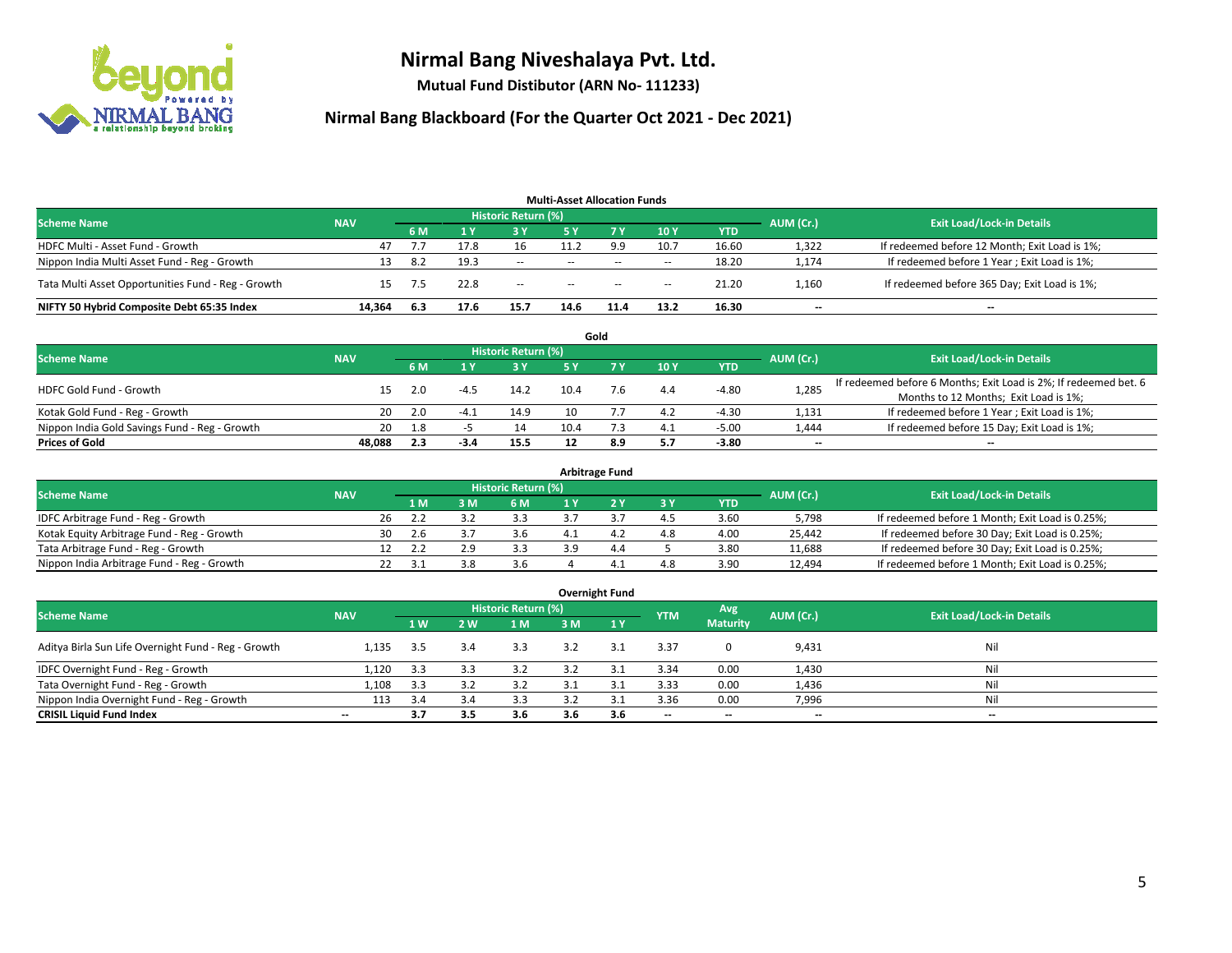

**Mutual Fund Distibutor (ARN No- 111233)**

| <b>Liquid Funds</b>                              |                          |                |     |                            |     |     |            |                 |                          |                                  |  |  |  |
|--------------------------------------------------|--------------------------|----------------|-----|----------------------------|-----|-----|------------|-----------------|--------------------------|----------------------------------|--|--|--|
| <b>Scheme Name</b>                               | <b>NAV</b>               |                |     | <b>Historic Return (%)</b> |     |     | <b>YTM</b> | Avg             | AUM (Cr.)                | <b>Exit Load/Lock-in Details</b> |  |  |  |
|                                                  |                          | 1 <sub>W</sub> | 2 W | l M                        | 3 M | 1Y  |            | <b>Maturity</b> |                          |                                  |  |  |  |
| Aditya Birla Sun Life Liquid Fund - Reg - Growth | 337                      | 3.6            |     | 3.4                        |     |     | 3.67       | 0.10            | 27,111                   | *Ref Footnote                    |  |  |  |
| ICICI Prudential Liquid Fund - Reg - Growth      | 310                      | 3.6            |     | 3.3                        |     |     | 3.53       | 0.07            | 37,504                   | *Ref Footnote                    |  |  |  |
| Kotak Liquid Fund - Reg - Growth                 | 4,240                    | 3.6            | 3.3 | 3.3                        |     |     | 3.49       | 0.08            | 31,850                   | *Ref Footnote                    |  |  |  |
| Nippon India Liquid Fund - Reg - Growth          | 5,116                    | 3.5            |     | 3.3                        |     |     | 3.58       | 0.08            | 27,208                   | *Ref Footnote                    |  |  |  |
| Mahindra Manulife Liquid Fund - Reg - Growth     | 1,362                    | 3.6            | 3.5 | 3.4                        |     | 3.3 | 3.59       | 0.05            | 1,547                    | *Ref Footnote                    |  |  |  |
| <b>CRISIL Liquid Fund Index</b>                  | $\overline{\phantom{a}}$ | 3.7            | 3.5 | 3.6                        | 3.6 | 3.6 | $-$        | $- -$           | $\overline{\phantom{a}}$ | $- -$                            |  |  |  |

| <b>Ultra Short Fund</b>                           |            |      |     |                            |      |           |                          |                          |           |                                  |  |  |  |
|---------------------------------------------------|------------|------|-----|----------------------------|------|-----------|--------------------------|--------------------------|-----------|----------------------------------|--|--|--|
| <b>Scheme Name</b>                                | <b>NAV</b> |      |     | <b>Historic Return (%)</b> |      |           | <b>YTM</b>               | Avg                      | AUM (Cr.) | <b>Exit Load/Lock-in Details</b> |  |  |  |
|                                                   |            | 1 M  | 3 M | 6 M                        |      | <b>3Y</b> |                          | <b>Maturity</b>          |           |                                  |  |  |  |
| HDFC Ultra Short Term Fund - Reg - Growth         | 12         | 3.1  |     | 3.4                        |      | 5.9       | 4.04                     | 0.40                     | 14,452    | Nil                              |  |  |  |
| ICICI Prudential Ultra Short Term Fund - Growth   | 22         | 3.4  |     | 3.7                        |      | 6.3       | 4.28                     | 0.28                     | 11,896    | Nil                              |  |  |  |
| UTI Ultra Short Term Fund - Growth                | 3,428      | 2.9  | 9.1 | 8.7                        | -6.1 | 4.9       | 3.87                     | 0.25                     | 2,578     | Nil                              |  |  |  |
| Aditya Birla Sun Life Savings Fund - Reg - Growth | 435        | -3.1 |     | 3.8                        | 3.9  | 6.5       | 4.34                     | 0.48                     | 16,758    | Nil                              |  |  |  |
| <b>NIFTY Ultra Short Duration Debt Index</b>      | 4,383      | 3.7  | 3.7 | 3.9                        | 3.9  | 5.8       | $\overline{\phantom{a}}$ | $\overline{\phantom{a}}$ | $- -$     | $- -$                            |  |  |  |

| <b>Money Market Fund</b>                         |            |     |     |                     |     |     |            |                          |           |                                               |  |  |  |
|--------------------------------------------------|------------|-----|-----|---------------------|-----|-----|------------|--------------------------|-----------|-----------------------------------------------|--|--|--|
| <b>Scheme Name</b>                               | <b>NAV</b> |     |     | Historic Return (%) |     |     | <b>YTM</b> | Avg                      | AUM (Cr.) | <b>Exit Load/Lock-in Details</b>              |  |  |  |
|                                                  |            | 1 M | ៵៳  | 6 M                 |     | 3Y  |            | <b>Maturity</b>          |           |                                               |  |  |  |
| Aditya Birla Sun Life Money Manager Fund - Reg - | 293        | 3.5 | 3.4 | 3.7                 | 3.8 |     | 3.99       | 0.30                     | 16,641    | Nil                                           |  |  |  |
| Growth                                           |            |     |     |                     |     |     |            |                          |           |                                               |  |  |  |
| SBI Savings Fund - Growth                        | 33         | 3.0 |     | 3.2                 | 3.3 | b   | 3.86       | 0.23                     | 24,362    | If redeemed before 3 Days; Exit Load is 0.1%; |  |  |  |
| HDFC Money Market Fund - Growth                  | 4,540      | 3.4 | 3.4 | 3.7                 | 3.8 | 6.1 | 3.92       | 0.27                     | 15,148    | Nil                                           |  |  |  |
| Nippon India Money Market Fund - Reg - Growth    | 3,283      | 3.6 |     | 3.7                 | 3.8 |     | 3.95       | 0.31                     | 7,626     | Nil                                           |  |  |  |
| Tata Money Market Fund - Reg - Growth            | 3.742      | 3.6 | 3.4 | 3.7                 | 3.9 |     | 4.04       | 0.29                     | 8,072     | Nil                                           |  |  |  |
| <b>CRISIL Liquid Fund Index</b>                  | $- -$      | 3.6 | 3.6 | 3.6                 | 3.6 |     | $-$        | $\overline{\phantom{a}}$ | $- -$     | $- -$                                         |  |  |  |

| <b>Short Term Fund</b>                      |            |    |                                                       |          |     |                                  |  |      |                 |        |     |  |  |  |
|---------------------------------------------|------------|----|-------------------------------------------------------|----------|-----|----------------------------------|--|------|-----------------|--------|-----|--|--|--|
| Scheme Name                                 | <b>NAV</b> |    | Historic Return (%)<br>Avg<br>AUM (Cr.)<br><b>YTM</b> |          |     | <b>Exit Load/Lock-in Details</b> |  |      |                 |        |     |  |  |  |
|                                             |            |    | 1 M I                                                 |          | 6 M |                                  |  |      | <b>Maturity</b> |        |     |  |  |  |
| HDFC Short Term Debt Fund - Growth          |            | 26 |                                                       |          |     |                                  |  | 5.20 | 3.04            | 18,982 | Nil |  |  |  |
| Nippon India Short Term Fund - Reg - Growth |            | 42 |                                                       |          |     |                                  |  | 5.24 | 2.16            | 9,866  | Nil |  |  |  |
| ICICI Prudential Short Term Fund - Growth   |            | 47 | 0.3                                                   | <u>.</u> | 3.9 | ם ב                              |  | 5.19 | 3.75            | 20,495 | Nil |  |  |  |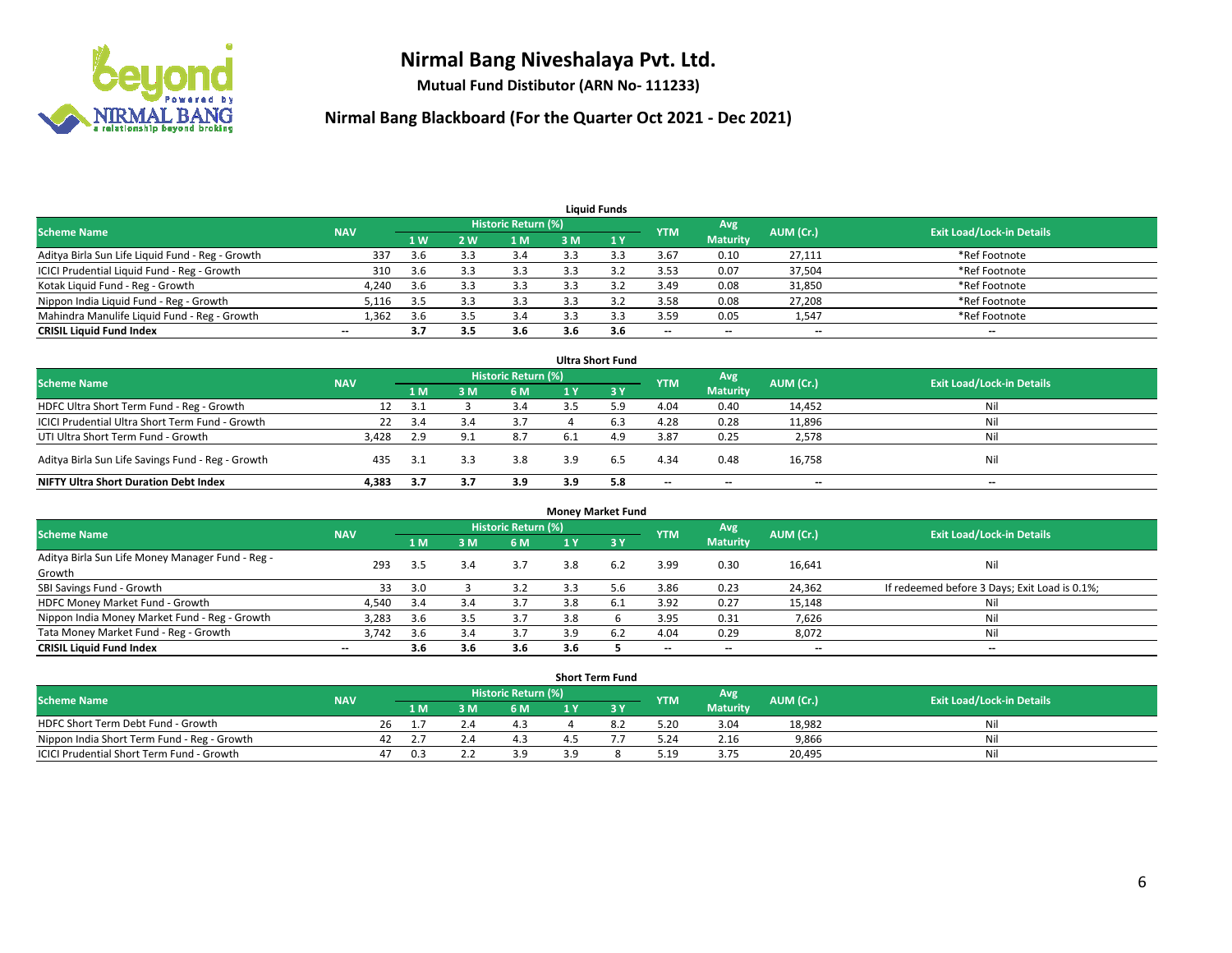

**Mutual Fund Distibutor (ARN No- 111233)**

| <b>Low Duration Fund</b>                          |            |        |     |                     |     |              |            |                 |           |                                  |  |  |  |
|---------------------------------------------------|------------|--------|-----|---------------------|-----|--------------|------------|-----------------|-----------|----------------------------------|--|--|--|
| <b>Scheme Name</b>                                | <b>NAV</b> |        |     | Historic Return (%) |     |              | <b>YTM</b> | Avg             | AUM (Cr.) | <b>Exit Load/Lock-in Details</b> |  |  |  |
|                                                   |            | 1 M    | 3M  | 6 M                 | 1 Y | $\sqrt{3}$ V |            | <b>Maturity</b> |           |                                  |  |  |  |
| <b>HDFC Low Duration Fund - Growth</b>            | 46         | 2.0    | 2.8 | 3.5                 | 37  | 6.6          | 4.69       | 2.07            | 21,653    | Nil                              |  |  |  |
| ICICI Prudential Savings Fund - Reg - Growth      | 430        | $-1.4$ | 1.8 | 3.7                 | 3.8 |              | 4.61       | 4.44            | 29,810    | Nil                              |  |  |  |
| Nippon India Low Duration Fund - Reg - Growth     | 3,013      | 2.8    | 2.9 | 3.7                 | 4.1 | 6.1          | 4.63       | 0.81            | 9,434     | Nil                              |  |  |  |
| Mirae Asset Savings Fund - Regular Savings Plan - | 1.825      | 2.3    | 2.4 |                     |     | 5.2          | 4.08       | 0.57            | 1,034     | Nil                              |  |  |  |
| Growth                                            |            |        |     |                     |     |              |            |                 |           |                                  |  |  |  |
| Kotak Low Duration Fund - Std - Growth            | 2,703      | 1.9    | 2.4 | 3.5                 |     | 6.6          | 5.05       | 2.11            | 10,083    | Nil                              |  |  |  |

| <b>Banking &amp; PSU Bond Funds</b>                 |            |    |     |  |                     |     |        |            |                 |           |                                  |  |  |
|-----------------------------------------------------|------------|----|-----|--|---------------------|-----|--------|------------|-----------------|-----------|----------------------------------|--|--|
| <b>Scheme Name</b>                                  | <b>NAV</b> |    |     |  | Historic Return (%) |     |        | <b>YTM</b> | Avg             | AUM (Cr.) | <b>Exit Load/Lock-in Details</b> |  |  |
|                                                     |            |    | 1 M |  | 6 M                 |     |        |            | <b>Maturity</b> |           |                                  |  |  |
| HDFC Banking and PSU Debt Fund - Reg - Growth       |            | 19 |     |  | 4.1                 | 3.8 |        | 5.37       | 3.68            | 9,463     | Nil                              |  |  |
| Tata Banking & PSU Debt Fund - Reg - Growth         |            |    |     |  |                     |     | $\sim$ | 4.96       | 2.26            | 446       | Nil                              |  |  |
| Kotak Banking and PSU Debt Fund - Reg - Growth      |            |    |     |  |                     |     |        | 6.01       | 5.41            | 9,090     | Nil                              |  |  |
| Nippon India Banking & PSU Debt Fund - Reg - Growth |            |    |     |  |                     | ם פ |        | 5.13       | 2.91            | 6.505     | Nil                              |  |  |

| <b>Corporate Bond Funds</b>                         |            |      |     |                            |              |      |            |                        |           |                                  |  |
|-----------------------------------------------------|------------|------|-----|----------------------------|--------------|------|------------|------------------------|-----------|----------------------------------|--|
| <b>Scheme Name</b>                                  | <b>NAV</b> |      |     | <b>Historic Return (%)</b> |              |      | <b>YTM</b> | Avg<br><b>Maturity</b> | AUM (Cr.) | <b>Exit Load/Lock-in Details</b> |  |
|                                                     |            | 1 M  | 3 M | 6 M                        |              | -3 Y |            |                        |           |                                  |  |
| ICICI Prudential Corporate Bond Fund - Reg - Growth | 24         | 0.0  |     | 4.3                        | 4.2          | 8.1  | 5.23       | 6.43                   | 19,656    | Nil                              |  |
| IDFC Corporate Bond Fund - Reg - Growth             | 16         | -1.5 |     | 4.2                        | 3.8          | 7.9  | 5.06       | 2.30                   | 20,283    | Nil                              |  |
| HDFC Corporate Bond Fund - Growth                   | 26         | 1.5  |     |                            | $\mathbf{1}$ | 8.7  | 5.36       | 4.19                   | 28,622    | Nil                              |  |
| Kotak Corporate Bond Fund - Std - Growth            | 3.004      | 1.7  |     | 4.4                        | 3.8          |      | 5.43       | 3.13                   | 10,788    | Nil                              |  |
| Axis Corporate Debt Fund - Reg - Growth             | 14         |      |     | 3.8                        | 3.8          |      | 5.14       | 2.45                   | 5,533     | Nil                              |  |

|                                                   |            |    |     |     |                     |     | <b>Credit Risk Fund</b> |            |                 |           |                                                                       |
|---------------------------------------------------|------------|----|-----|-----|---------------------|-----|-------------------------|------------|-----------------|-----------|-----------------------------------------------------------------------|
| <b>Scheme Name</b>                                | <b>NAV</b> |    |     |     | Historic Return (%) |     |                         | <b>YTM</b> | Avg             | AUM (Cr.) | <b>Exit Load/Lock-in Details</b>                                      |
|                                                   |            |    | 1 M | 3 M | 6 M                 | 1 Y | $\sqrt{3}$ Y            |            | <b>Maturity</b> |           |                                                                       |
| <b>ICICI Prudential Credit Risk Fund - Growth</b> |            | 25 | 2.7 |     | 5.4                 | 6.3 | 8.5                     | 6.74       | 2.51            | 8,373     | If redeemed before 1 Year; Exit Load is 1%;                           |
| HDFC Credit Risk Debt Fund - Reg - Growth         |            | 19 | 4.1 | 3.8 |                     |     | 8.8                     | 6.71       | 3.18            | 8,963     | If redeemed before 12 Month; Exit Load is 1%; If redeemed bet. 12     |
|                                                   |            |    |     |     |                     |     |                         |            |                 |           | Month to 18 Month; Exit Load is 0.5%;                                 |
| SBI Credit Risk Fund - Growth                     |            |    |     |     |                     |     |                         |            |                 |           | If redeemed before 12 Month; Exit Load is 3%; If redeemed bet. 12     |
|                                                   |            | 36 | 2.4 |     |                     |     |                         | 6.36       | 2.32            |           | 3,319 Month to 24 Month; Exit Load is 1.5%; If redeemed bet. 24 Month |
|                                                   |            |    |     |     |                     |     |                         |            |                 |           | to 36 Month; Exit Load is 0.75%;                                      |